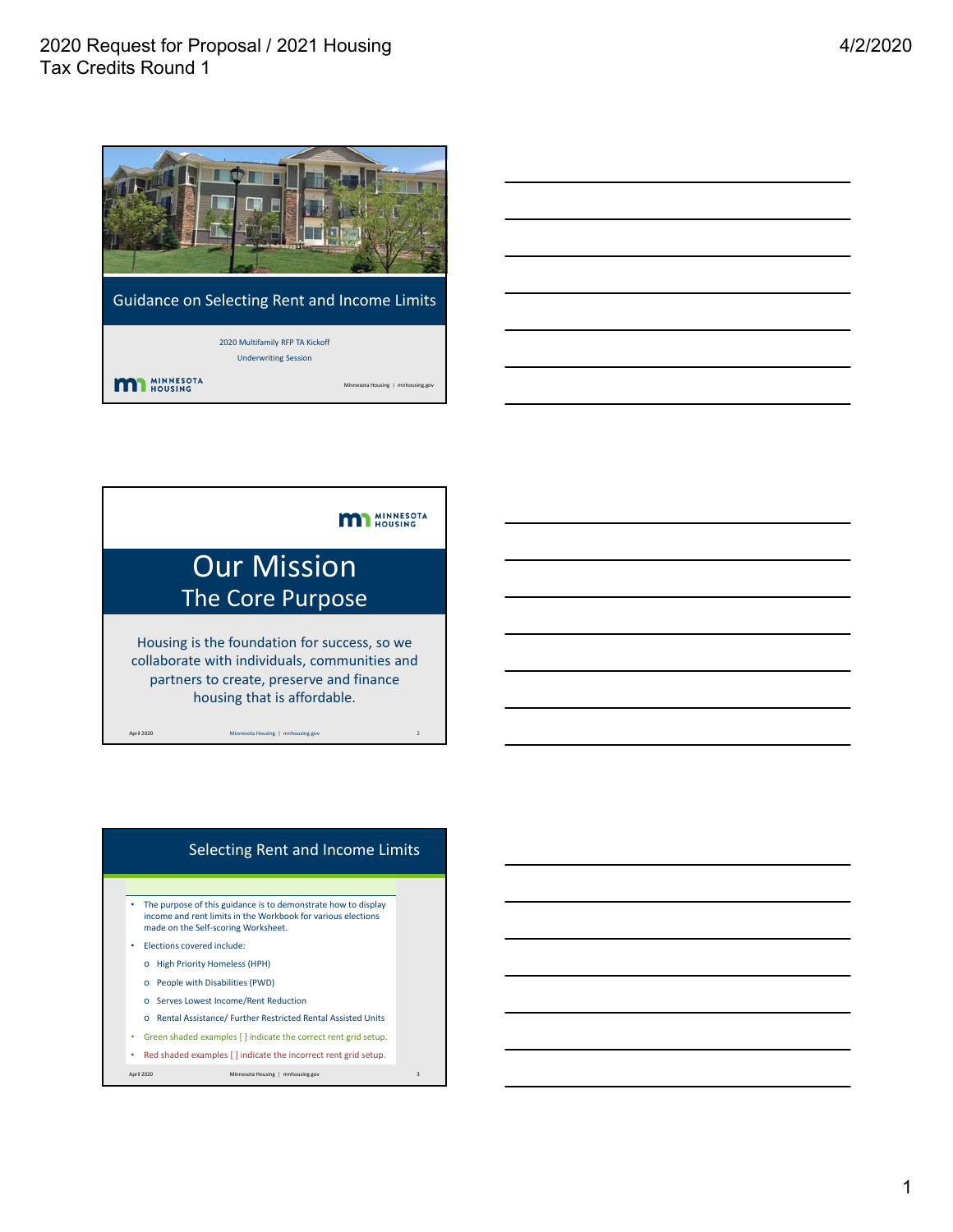



| Owner Oc<br>Rent Asst<br>HPH<br>PWD<br>Empl Occ<br>Op Subs<br>HOME<br>E<br><b>Source of Rental Assistance or Operating</b> |
|----------------------------------------------------------------------------------------------------------------------------|
| <b>Rent Limit ncome Limit</b><br>Subsidy                                                                                   |
| 30% MTSP<br><b>30% MTSP</b><br>No Rental Assistance<br>ᢦ                                                                   |
| <b>30% MTSP</b><br><b>50% MTSP</b><br><b>No Rental Assistance</b><br>᠊                                                     |
| <b>50% MTSP</b><br>50% MTSP<br>ie: Housing Support or Section 8<br>$\overline{\mathbf{v}}$<br>v                            |
| <b>60% MTSP</b><br><b>50% MTSP</b><br>v<br>v<br>ie: Housing Support or Section 8                                           |
| <b>60% MTSP</b><br><b>60% MTSP</b><br>$\overline{\mathbf{v}}$<br>◡<br>ie: Housing Support or Section 8                     |





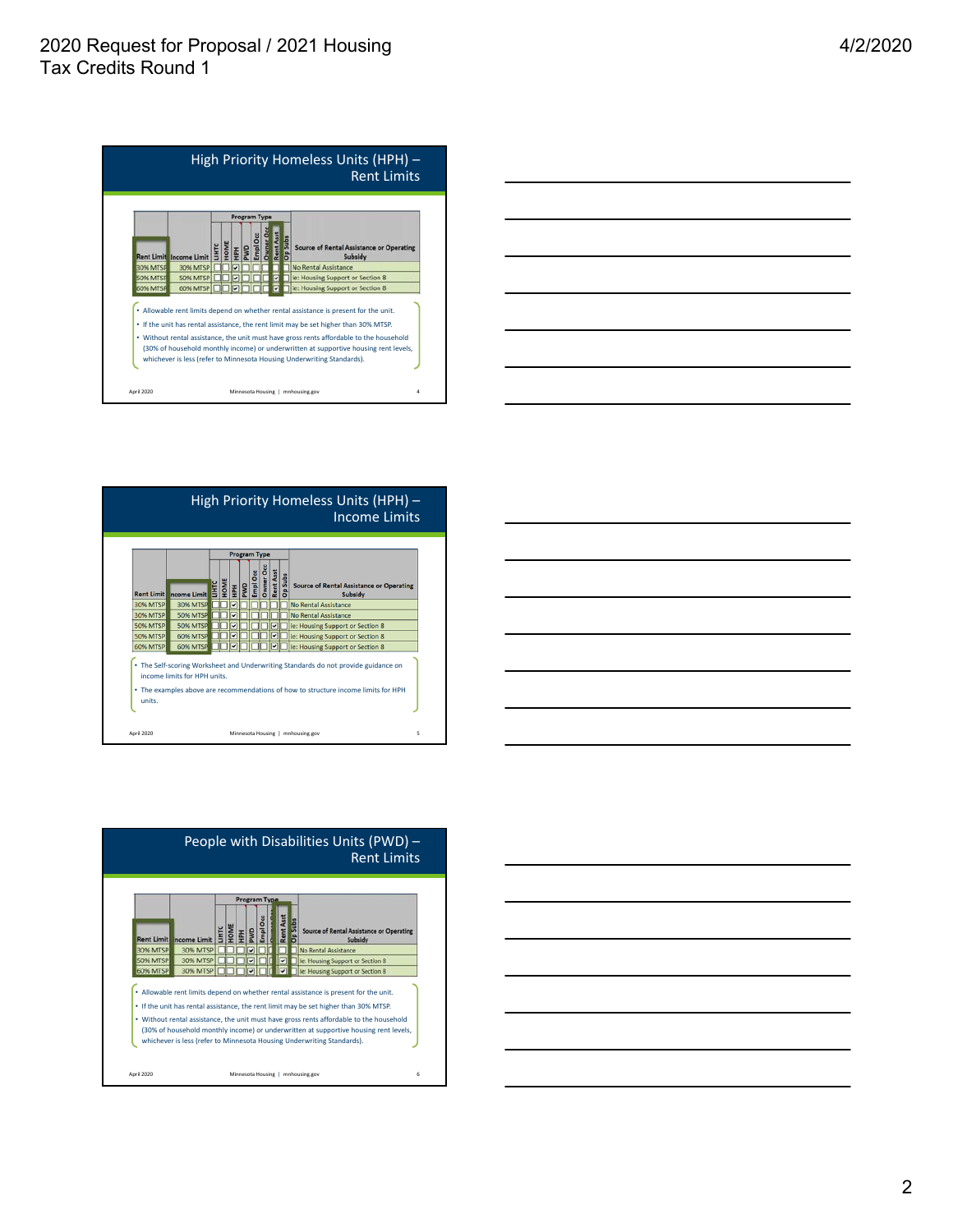









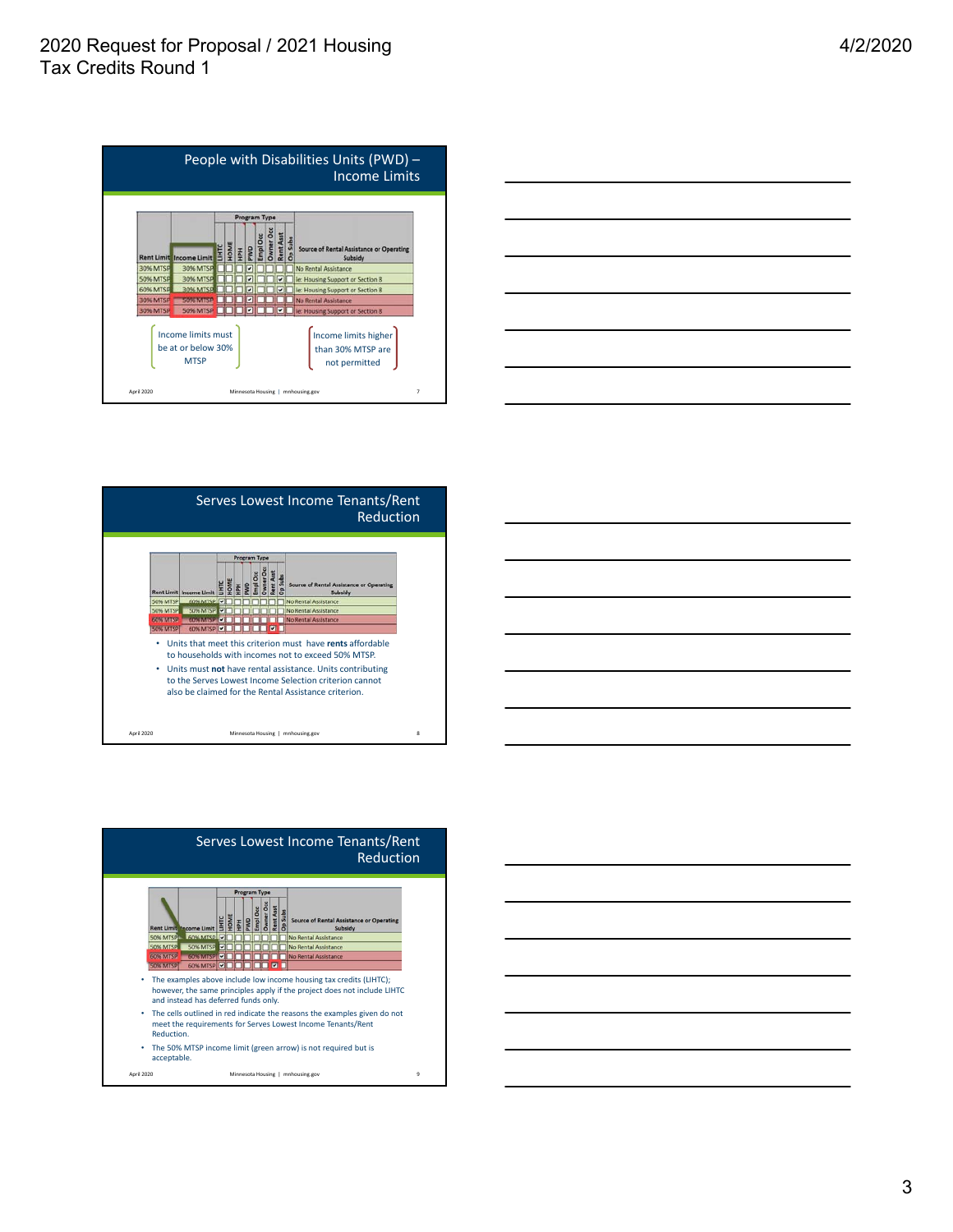